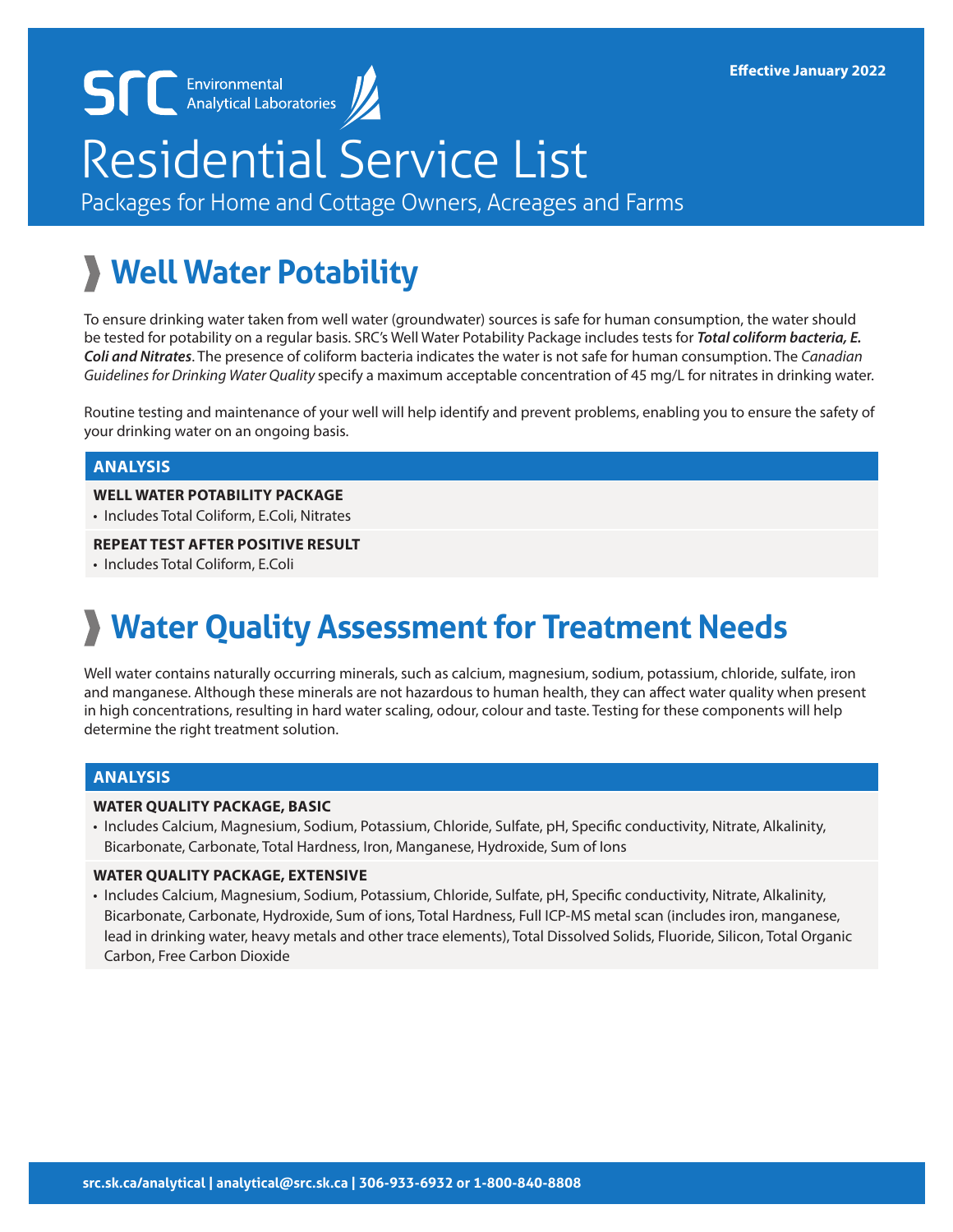# **Additional Water Testing for Treatment Needs**

Tannins may enter the water supply through the process of vegetable matter degradation. This will cause the water to be amber in colour.

#### **ANALYSIS**

**TANNIN/LIGNIN**

#### **TOTAL ORGANIC CARBON**

The primary reasons for reducing organic carbon in drinking water are not related to the toxicity of the organic carbon compounds, but to reduce the formation of trihalomethanes (THMs) following chlorination and to avoid the objectionable colour that arises when humic and fulvic acids are present at high levels.

### **Lead and Other Contaminants in Water**

Leaching from plumbing (e.g., pipes, solder, brass fittings and lead service lines) can lead to elevated lead and copper concentrations in drinking water. Arsenic and uranium may be present in elevated levels from naturally occurring sources, such as erosion and weathering of rocks and soils. The *Canadian Guidelines for Drinking Water Quality* specify maximum acceptable concentrations for lead (0.010 mg/L), arsenic (0.010 mg/L) and uranium (0.020 mg/L).

#### **ANALYSIS**

#### **LEAD IN DRINKING WATER**

#### **CONTAMINANTS PACKAGE**

• Full trace metal scan plus lead in drinking water

### **Irrigation and Greenhouse Applications**

Two major factors to consider when determining if water is suitable for irrigation or greenhouse use are salinity and the Sodium Adsorption Ratio (SAR). A plant's salt sensitivity is a function of many conditions, including salt type, soil conditions, water quality and climate. High SAR levels (meaning excess sodium relative to calcium and magnesium) can negatively impact soil structure by dispersing clay aggregates, which reduces soil permeability and aeration.

#### **ANALYSIS**

#### **GREENHOUSE PACKAGE**

• Includes Calcium, Magnesium, Sodium, Potassium, Chloride, Sulfate, pH, Specific conductivity, SAR, Total dissolved solids, Nitrate, Alkalinity, Bicarbonate, Carbonate, Total Hardness, Hydroxide, Sum of Ions, Boron, Copper, Phosphorus, Zinc, Iron, Manganese

### **Surface Water Quality for Livestock**

#### **Sulfate**

Sulfate in livestock water should not exceed 1,000 mg/L. Higher concentrations of sulfate can be tolerated, but loss in production should be anticipated. High levels of sulfate can cause diarrhea in young animals.

#### **Salinity (Total Dissolved Solids)**

The concentration of total dissolved solids (TDS) in water used for livestock should not exceed 3,000 mg/L. Water with higher TDS concentrations can be used, but the type of livestock and their age must be considered.